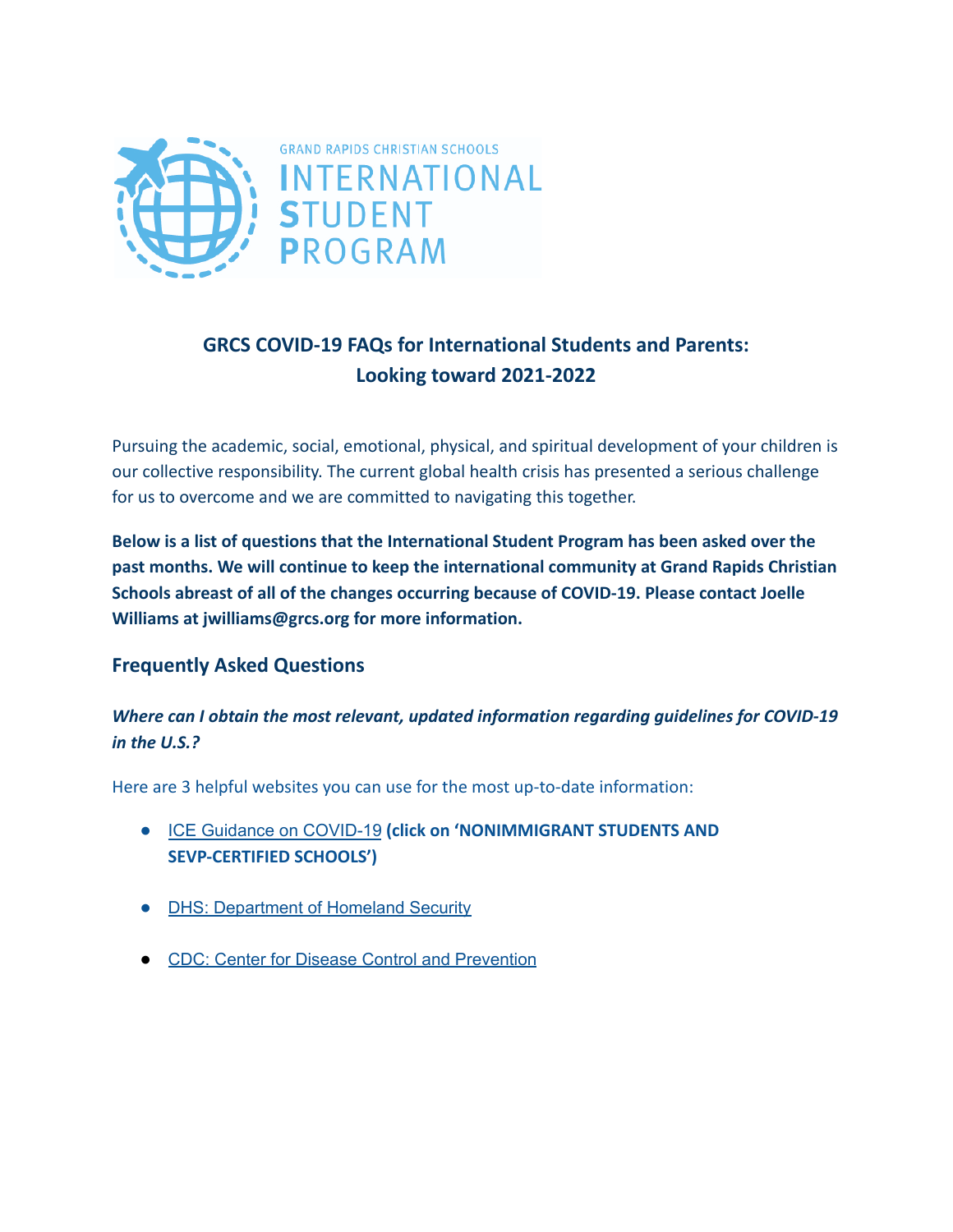# *What are Grand Rapids Christian Schools' classroom plans for new and returning students? Is Grand Rapids Christian School going to provide remote learning to students who cannot return to the United States for in-person classes?*

**If your child is a returning student who plans to remain in the United States this summer**, they will begin in-person instruction on August 18, 2021. It is our plan to offer in-person instruction for the duration of the 2021-2022 school year.

**If your child is a returning student who will/did live at home for the summer,** it is our expectation that you coordinate with us before purchasing a flight for his/her return so that *as soon as travel to the US and Grand Rapids is safely possible* (lifted travel bans and flight availability) he/she will join us in person in Grand Rapids. We are planning on all students being here in Grand Rapids for the start of in-person classes in August, 2021. We are paying close attention to travel requirements and are considering the possibility of organizing supervised group arrangements for a 14-day 3rd country quarantine should that still be necessary for some passport holders seeking an August 2021 entry into the United States.

**If your son/daughter is a new student at GRCS and/or is waiting for a visa (renewal)**, we are excited to welcome him/her into or back to our school community. While the Department of State is not publishing dates for re-opening consulates and embassies, they have said they will "aggressively staff their visa offices, giving priority to those applying for student visas." Your student's program start date is August 18; as this date draws closer, the chance for an expedited visa appointment will increase. We are hopeful he/she will soon be able to join us in person at GRCS! SEVIS guidelines do not dictate (or limit) our ability to fully include your student in our school learning and instruction so it is our plan to keep your student fully engaged in their GRCS classes (5-6 courses), beginning August 18. Students will have access to their classes (recordings and maybe livestream) and multiple hours of face-to-face (via Zoom) academic tutoring, supports, and peer contact each week. We are making plans to teach and connect your child with other students at GRCS. Your child's future friends, teachers, and host families are excited for his/her arrival!

DSO's are currently permitted to send I-20 Forms to students via email due to Covid-19. Students who are in active status will stay in active status as a student of Grand Rapids Christian School. We will provide a schedule for remote learning students by early August 2021. We are working to ensure that students can access an appropriate academic platform in a timeframe that would be more sensitive to international time zones.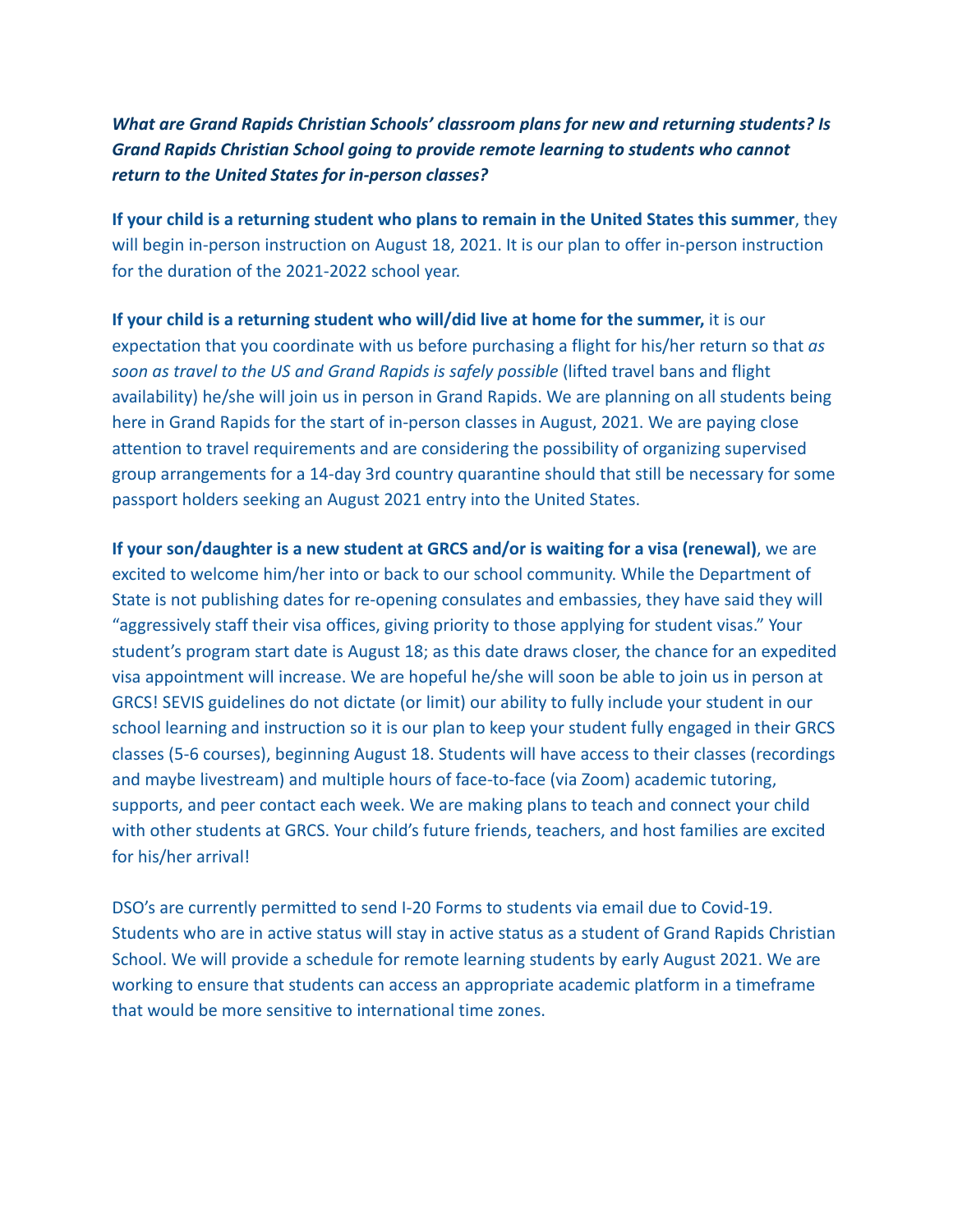# *When do we need to communicate our plans and flight information to Grand Rapids Christian Schools?*

Students need to communicate their plans and flight information to Grand Rapids Christian School **as soon as possible**. Please send this information to Julie Watson at jwatson@grcs.org.

### *If we need to quarantine, can we still attend school through remote learning?*

Yes, students will be fully supported during their entire quarantine period. Grand Rapids Christian Schools is committed to following SEVP and CDC guidelines and will make sure the guidelines are met during this quarantine period. More information will follow as we approach the start of the fall semester.

## *Will I need to be quarantined separately when I return to the school in August?*

Grand Rapids Christian Schools will work to make effective and safe decisions to ensure the welfare of our international students and community. We anticipate that students will need to quarantine and/or demonstrate a negative COVID-19 test result or having received a Covid vaccine. We are monitoring the Center for Disease Control website and will be following Michigan guidelines for the safe integration of all students arriving from overseas into our community. This will involve airport pick-up, possible COVID testing, possible quarantining after arrival, and daily temperature monitoring. To the extent possible, students will live with a host family any quarantine period. We will be in communication with you and each host family about the plan for your specific student. In the event your child needs medical attention due to exposure to COVID, it is covered under their medical insurance.

#### *Where will students stay during quarantine when they re-enter the U.S.?*

Grand Rapids Christian Schools will provide various options depending on CDC and State/County-issued Department of Health guidelines at the time of re-entry. We will address each student's arrival on a case by case basis to ensure the safest and most positive re-entry into the United States and the GRCS community. International students and their families will be responsible for any extra costs associated with a required quarantine period.

#### *Can I take a year off until the COVID situation is resolved?*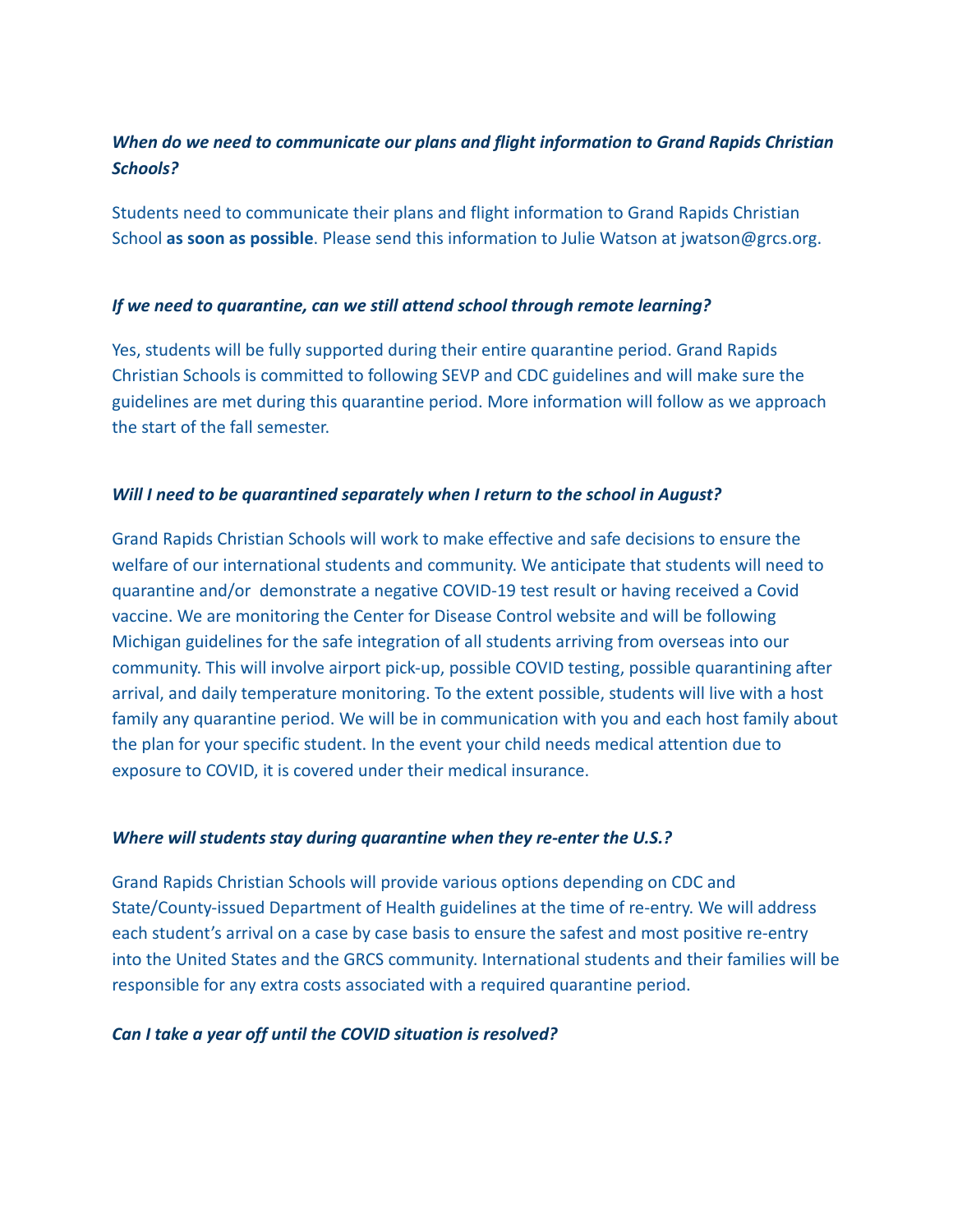We highly discourage any student from taking a year off from school as students will lose their visa status. Therefore, Grand Rapids Christian School highly recommends students return to the U.S. to continue their education as soon as the travel ban is lifted. Please email Joelle Williams at jwilliams@grcs.org or Laura Rhodes at lrhodes@grcs.org for additional questions regarding your visa or I-20.

#### *What is the health risk for returning to the U.S. this Fall?*

As of March, 2021, 25% of Michigan adults have received the Covid vaccine. As of April 5, 2021 everyone 16 years of age and older is eligible to receive the vaccine. More information about Michigan's status can be found here: Michigan. gov [Coronavirus](https://www.michigan.gov/coronavirus/)

## *What safety protocols does the school have in place for returning students?*

Grand Rapids Christian Schools (GRCS) believes in-person, on-campus instruction is in the best interest of students and seeks to do all it can to safely resume in-person teaching and learning this fall. In preparation for returning to the classroom, a task force of GRCS administration, staff members, and health department officials developed a back-to-school plan that considers factors associated with multiple scenarios. Grand Rapids Christian Schools created a plan that follows national and local mandates, guidelines, and best practices. This plan is flexible so we are prepared to respond as the coronavirus runs its course.

The task force compiled a thorough plan (over 60 pages) outlining our health, safety, and wellness protocols for returning to school (please see more information here: [GRCS Reopening](https://www.grcs.org/reopening) [Plans\)](https://www.grcs.org/reopening). By early summer GRCS will be able to assess the continued need for social distancing, mandatory masks, and frequent sanitation, as well as the many health and wellness practices our school community is currently observing.

As mentioned above, GRCS is following the governor's guidance on phases for Michigan's safe re-opening; we are currently in Phase . On the website, you can see the changes in protocol that will happen as we progress into Phase 5 and eventually Phase 6. If the State of Michigan (and GRCS) moves to Phase 3 due to a serious flare-up of Covid-19, which would temporarily suspend on-campus learning, we will adapt the learning experience for our international students in a way that does not jeopardize your student's health or immigration status.

We will continue to keep our community updated regarding safety requirements when Grand Rapids Christian School buildings officially reopen. Maintaining the safety and well-being of our students remains our highest priority during this time.